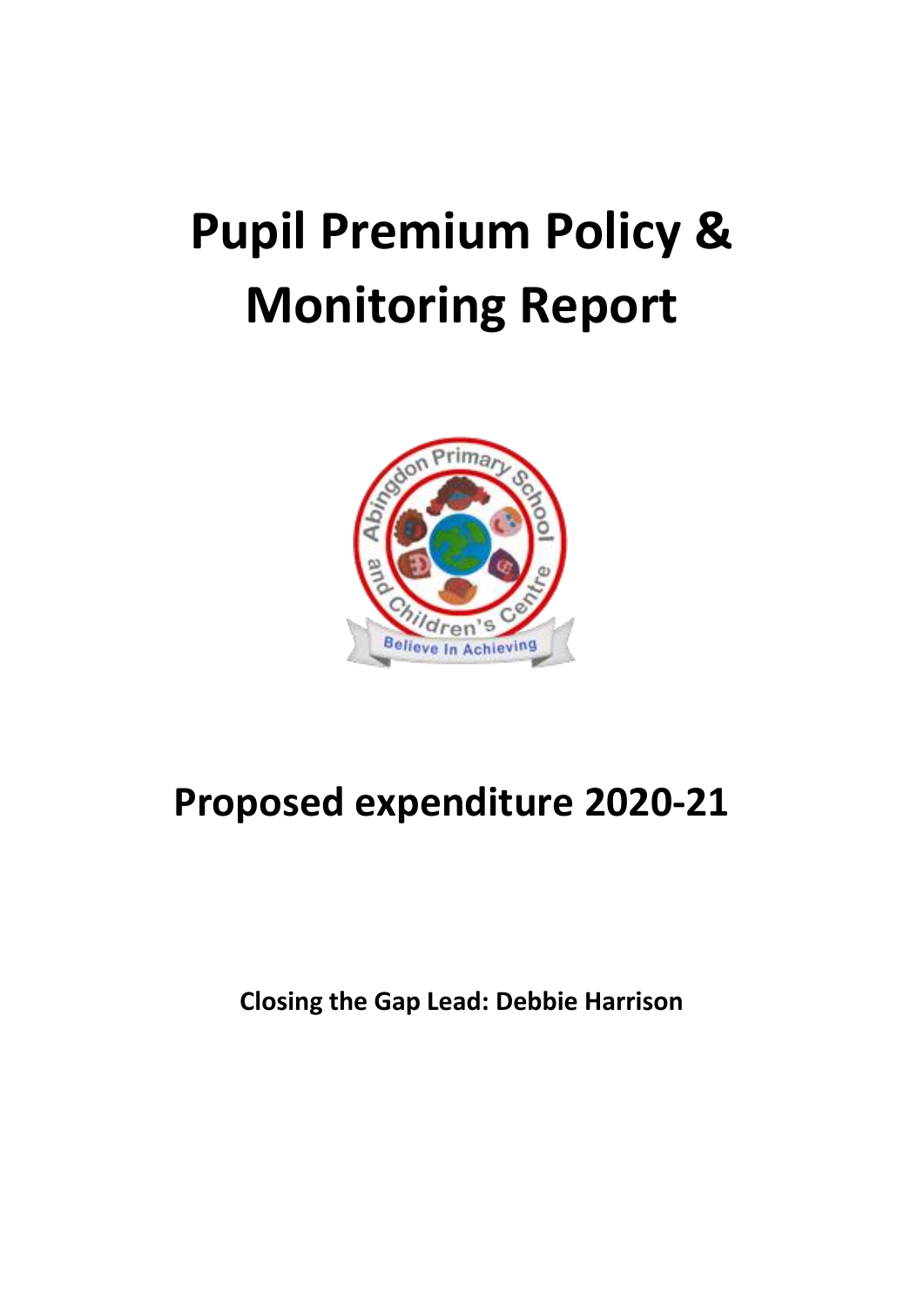| <b>Number of pupils and pupil premium (PP) funding</b><br>(Jan 2020 census) |          |  |  |  |
|-----------------------------------------------------------------------------|----------|--|--|--|
| Total number on roll                                                        | 442      |  |  |  |
| Total number of pupils eligible for PP                                      |          |  |  |  |
| PP and Ever 6<br>$\bullet$                                                  | 195      |  |  |  |
| <b>LAC</b><br>$\bullet$                                                     |          |  |  |  |
| Post LAC<br>$\bullet$                                                       |          |  |  |  |
| Amount of PP received per pupil                                             |          |  |  |  |
| • PP and Ever 6                                                             | £1,320   |  |  |  |
| LAC.<br>$\bullet$                                                           | £2,300   |  |  |  |
| Post LAC                                                                    | £2,300   |  |  |  |
| <b>Allocated PP</b>                                                         | £289,600 |  |  |  |

| Percentage of pupils eligible for PP in each year |     |  |  |
|---------------------------------------------------|-----|--|--|
| group                                             |     |  |  |
| Reception                                         | 43% |  |  |
| Year 1                                            | 45% |  |  |
| Year <sub>2</sub>                                 | 43% |  |  |
| Year <sub>3</sub>                                 | 49% |  |  |
| Year 4                                            | 42% |  |  |
| Year <sub>5</sub>                                 | 44% |  |  |
| Year <sub>6</sub>                                 | 44% |  |  |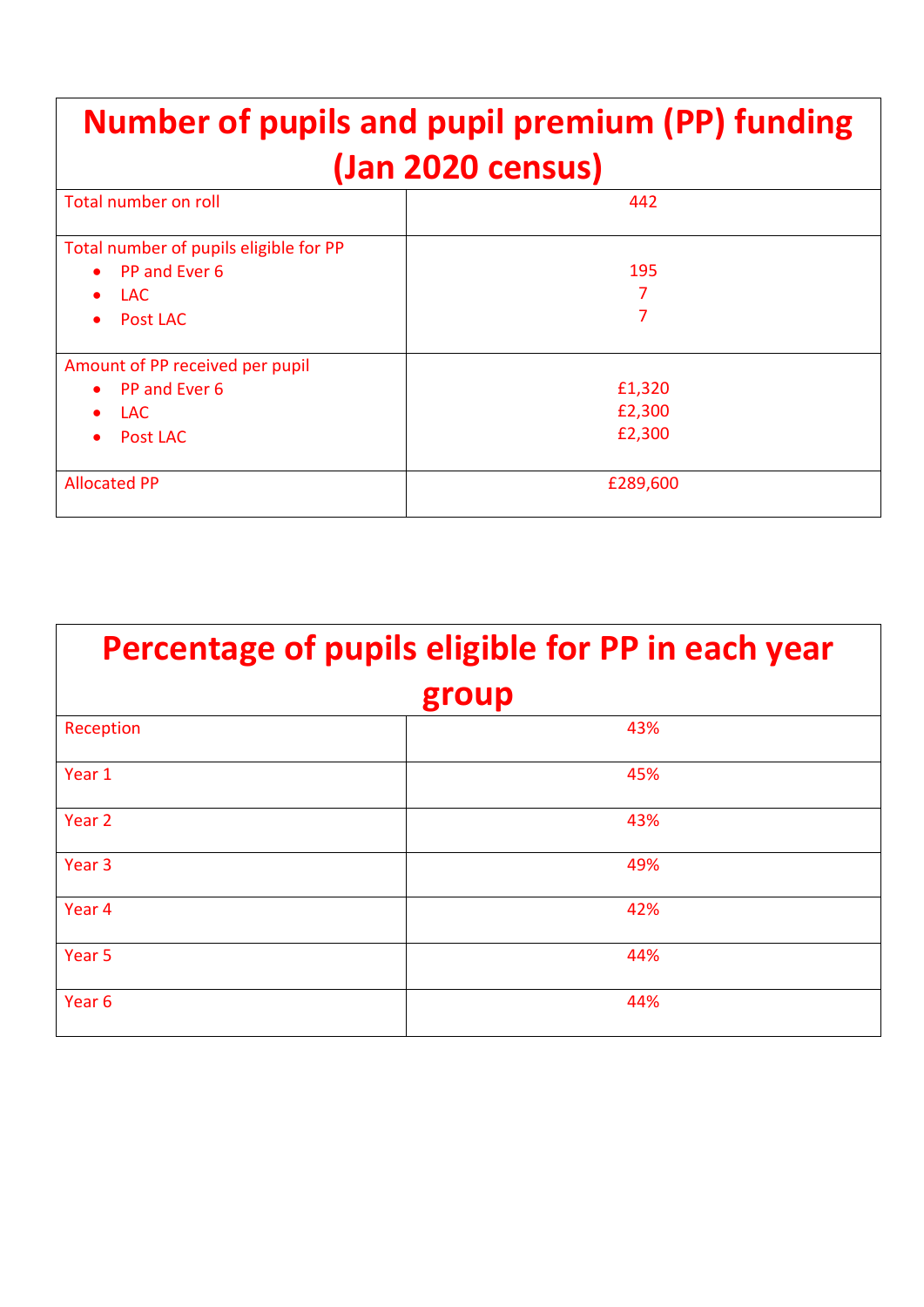School leaders carefully monitor PP children as a vulnerable group and direct appropriate provision. It is even more important that these children are supported during this current pandemic after a long lockdown period, and their transition back into school life, and into a new year group.

Provision is reviewed termly and at the end of every academic year to ensure the funding has a positive impact, and the most cost-effective strategies are in place. This report monitors the amount of children accessing additional provision through PP spend and analyses the impact. The possible barriers to learning faced by our PP pupils are as follows:

- Attendance rates need to be at 96% which meets the school target for all children. This needs to be maintained as previously low attendance had reduced their school hours causing them to fall behind on average
- High mobility of pupils in and out of school, as well as a large percentage of children having English as a new or additional language (91%), impacts on consistency in attainment
- Mental health issues. This results in poor concentration and behavioural issues
- Limited range of vocabulary and oracy skills together have a negative impact on speech, language and communication
- Challenging family circumstances, high levels of deprivation and a diverse range of family needs
- Lack of experiences which can have a detrimental effect on academic progress
- Limited understanding of healthy routines (including a nutritious diet) leads to poor health and wellbeing
- Difficulty in completing homework due to a lack of support, resources or parents knowledge in literacy and numeracy
- Being able to access Blended Learning in case of a whole school or partial school closure

We therefore break down the PP spending into three categories:

- Curriculum and Professional Learning
- Social and Emotional Support
- Enrichment Activities

## **Current Attainment – End of Key Stage 2**

|                                      |                       | <b>KS2 2017</b>    |                          | <b>KS2 2018</b> |                    | <b>KS2 2019</b>          |                    |                    |                          |
|--------------------------------------|-----------------------|--------------------|--------------------------|-----------------|--------------------|--------------------------|--------------------|--------------------|--------------------------|
|                                      | <b>PP</b><br>(School) | non PP<br>(school) | <b>National</b><br>(all) | PP (School)     | non PP<br>(school) | <b>National</b><br>(all) | <b>PP (School)</b> | non PP<br>(school) | <b>National</b><br>(all) |
| % achieving<br>R,W,M<br>combined     | 46%                   | 63%                | 61%                      | 50%             | 58%                | 64%                      | 42%                | 59%                | 65%                      |
| % achieved<br>standard in<br>reading | 55%                   | 73%                | 71%                      | 50%             | 58%                | 75%                      | 67%                | 71%                | 73%                      |
| % achieved<br>standard in<br>writing | 50%                   | 73%                | 76%                      | 57%             | 83%                | 78%                      | 42%                | 59%                | 79%                      |
| % achieved<br>standard in<br>maths   | 59%                   | 53%                | 75%                      | 70%             | 54%                | 76%                      | 73%                | 71%                | 79%                      |

As there were no statutory tests in 2020, results from 2019 are used.

The results from 2019 show that attainment gap within school is narrowing between PP and non PP pupils from individual assessment results in reading and writing but a large gap remains with combined results. There is a significant difference between PP and non PP children in writing and this has effected the combined result in both groups. Writing is a whole school priority for 2020-2021 but for PP children, they need to make accelerated progress in writing to bring them in line with their peers within school and also to narrow the attainment gap with national in all three subjects.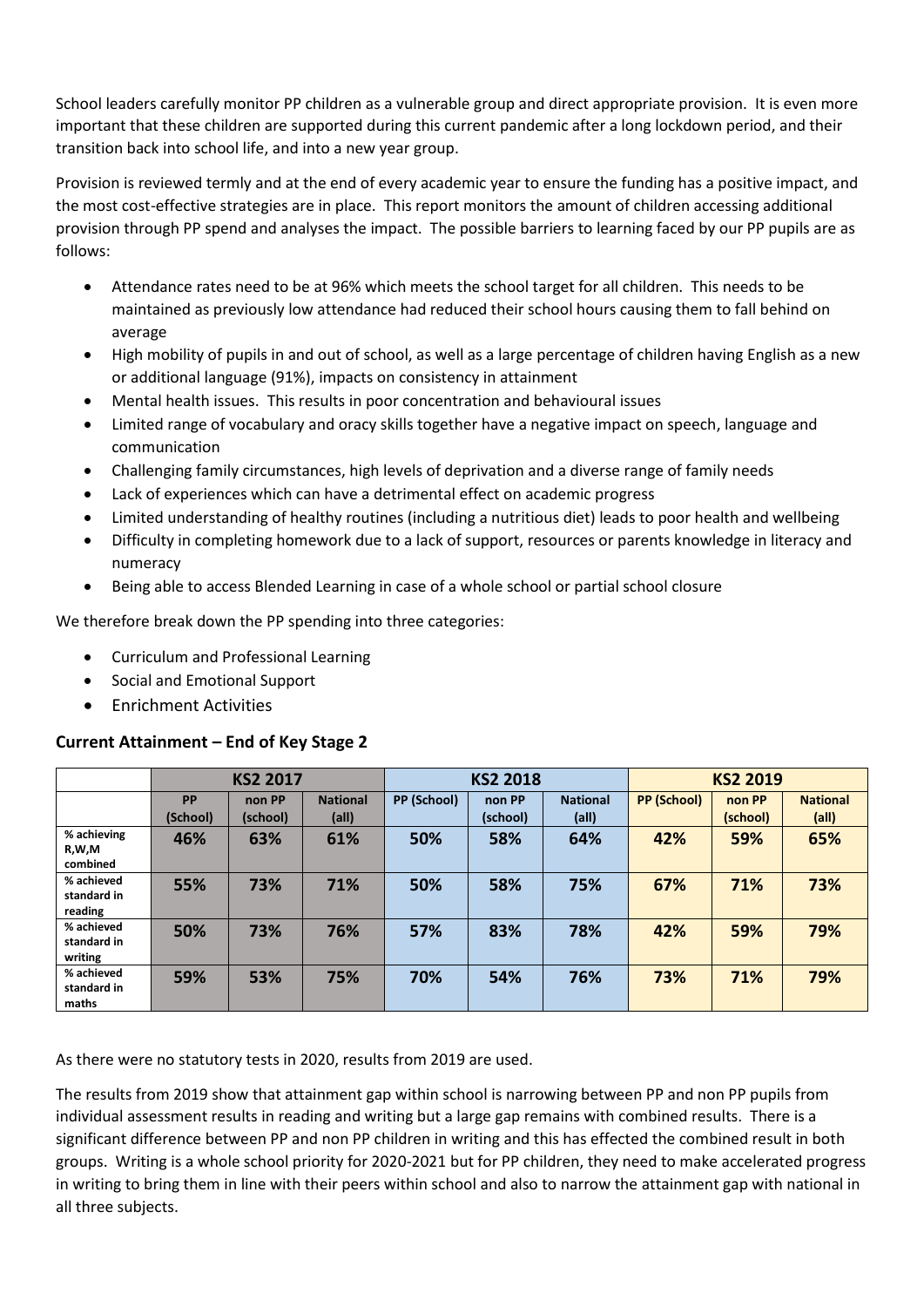| Nature of support and spending for 2020-21                                                                                                                                                                                                                                                                                                                                                                                                                                                                                                                                                                                                                                                                                                                                                                |                                                                                                                                                                                                                                                                                                                                                                                                                                                                                                                                                                                                                                                                                                                                                                                                                                                                                   |                                                                                                                                                                                                                                                                                                                                                                                                                                                                                                                                                                                                                                                                                                                                                                                                                                                                                                                                           |  |  |  |
|-----------------------------------------------------------------------------------------------------------------------------------------------------------------------------------------------------------------------------------------------------------------------------------------------------------------------------------------------------------------------------------------------------------------------------------------------------------------------------------------------------------------------------------------------------------------------------------------------------------------------------------------------------------------------------------------------------------------------------------------------------------------------------------------------------------|-----------------------------------------------------------------------------------------------------------------------------------------------------------------------------------------------------------------------------------------------------------------------------------------------------------------------------------------------------------------------------------------------------------------------------------------------------------------------------------------------------------------------------------------------------------------------------------------------------------------------------------------------------------------------------------------------------------------------------------------------------------------------------------------------------------------------------------------------------------------------------------|-------------------------------------------------------------------------------------------------------------------------------------------------------------------------------------------------------------------------------------------------------------------------------------------------------------------------------------------------------------------------------------------------------------------------------------------------------------------------------------------------------------------------------------------------------------------------------------------------------------------------------------------------------------------------------------------------------------------------------------------------------------------------------------------------------------------------------------------------------------------------------------------------------------------------------------------|--|--|--|
| <b>Curriculum and Professional Learning</b>                                                                                                                                                                                                                                                                                                                                                                                                                                                                                                                                                                                                                                                                                                                                                               |                                                                                                                                                                                                                                                                                                                                                                                                                                                                                                                                                                                                                                                                                                                                                                                                                                                                                   |                                                                                                                                                                                                                                                                                                                                                                                                                                                                                                                                                                                                                                                                                                                                                                                                                                                                                                                                           |  |  |  |
| Input (resource and cost)                                                                                                                                                                                                                                                                                                                                                                                                                                                                                                                                                                                                                                                                                                                                                                                 | <b>Desired Outcome</b>                                                                                                                                                                                                                                                                                                                                                                                                                                                                                                                                                                                                                                                                                                                                                                                                                                                            | Impact/Evaluation                                                                                                                                                                                                                                                                                                                                                                                                                                                                                                                                                                                                                                                                                                                                                                                                                                                                                                                         |  |  |  |
| Ensure that children can access a<br>curriculum that is specifically<br>tailored to allow access for all<br>Wide range of high quality<br>$\bullet$<br>CPD (virtually, or socially<br>distanced) with a focus on<br>the teaching of writing<br>Release time for leading<br>$\bullet$<br>teachers (supply cover)<br>Employment of data<br>$\bullet$<br>technician and TLR for<br>Closing the Gap lead (use of<br>school's tracking system to<br>identify vulnerable<br>children's progress)<br>Termly pupil progress<br>$\bullet$<br>meetings with teachers,<br>closing the gap leader and<br>DHT/HT to monitor<br>attainment and progress<br>(supply cover)<br><b>Employment of extra</b><br>teachers to allow for<br>smaller class sizes. This<br>includes 2 x small nurture<br>classes<br>Cost £190,605 | PP to narrow the attainment gap<br>between them and national in<br>reading and writing.<br>All PP can access a curriculum that<br>meets their needs and allows for<br>accelerated progress, especially<br>after a full term of learning was lost<br>during lockdown.<br>Leaders at all levels are able to hold<br>themselves and their teams to<br>account for performance of PP<br>children as a discrete group.<br>Individual PP children identified and<br>targeted for support in their<br>learning or additional needs.<br>Smaller class sizes facilitating<br>greater scope for personalised<br>learning to target gaps in knowledge<br>Smaller teaching 'bubbles' reduces<br>the number of children being in<br>contact with one another,<br>decreasing the amount of children<br>who would have to miss important<br>school based learning in case of<br>'bubble' closure | No statutory or school data<br>available for 2020-21 due to<br>Coronavirus forced school<br>closures.<br>Pupil progress meetings were<br>held during the autumn term to<br>identify the needs of individuals,<br>and they were targeted in class.<br>When school reopened in March,<br>a further meeting was held to<br>discuss the impact of the second<br>school closure and evaluate<br>individual's online learning.<br>Teachers carried out a formative<br>assessment in reading, writing<br>and maths of children's learning<br>in order to identify gaps and to<br>inform future planning. They sat<br>with each pupil to write<br>individual targets.<br>Smaller teaching 'bubbles' did<br>help reduce the spread of Covid-<br>19, as only children in that<br>bubble had to isolate. Children<br>who isolated, were provided<br>with high-quality online learning<br>from their teachers. This<br>learning was monitored by SLT. |  |  |  |
| Ensure high quality provision for the<br>teaching of writing across school.<br>Purposeful reasons for<br>writing linked to topics<br>Memorable experiences to<br>$\bullet$<br>enrich the curriculum and<br>develop oracy (virtual, first<br>hand)<br>Website subscriptions to<br>$\bullet$<br>specific sites that will<br>engage children in writing<br>Purchase of bespoke English<br>$\bullet$<br>curriculum package from<br>local area English hub,<br>tailored to the needs of the<br>school                                                                                                                                                                                                                                                                                                          | Children have a range of enriching<br>experiences to support their<br>learning and language development.<br>Teachers have strong subject<br>knowledge and are confident in<br>delivering a consistent, school wide<br>approach to the teaching of writing.<br>Writing standards to increase in an<br>attempt to narrow the gap between<br>PP and non PP, and PP and national.                                                                                                                                                                                                                                                                                                                                                                                                                                                                                                     | As strict social distancing<br>measures have been in place and<br>also the Jan - March school<br>closure, visits have been limited<br>to local areas that are within<br>walking distance. Because of<br>this, a subscription for Now Press<br>Play was purchased which brings<br>the curriculum to life through<br>children wearing wireless<br>headphones. Although there is<br>no assessment data available,<br>evidence in books reflects the<br>progress that PP children have<br>made.                                                                                                                                                                                                                                                                                                                                                                                                                                               |  |  |  |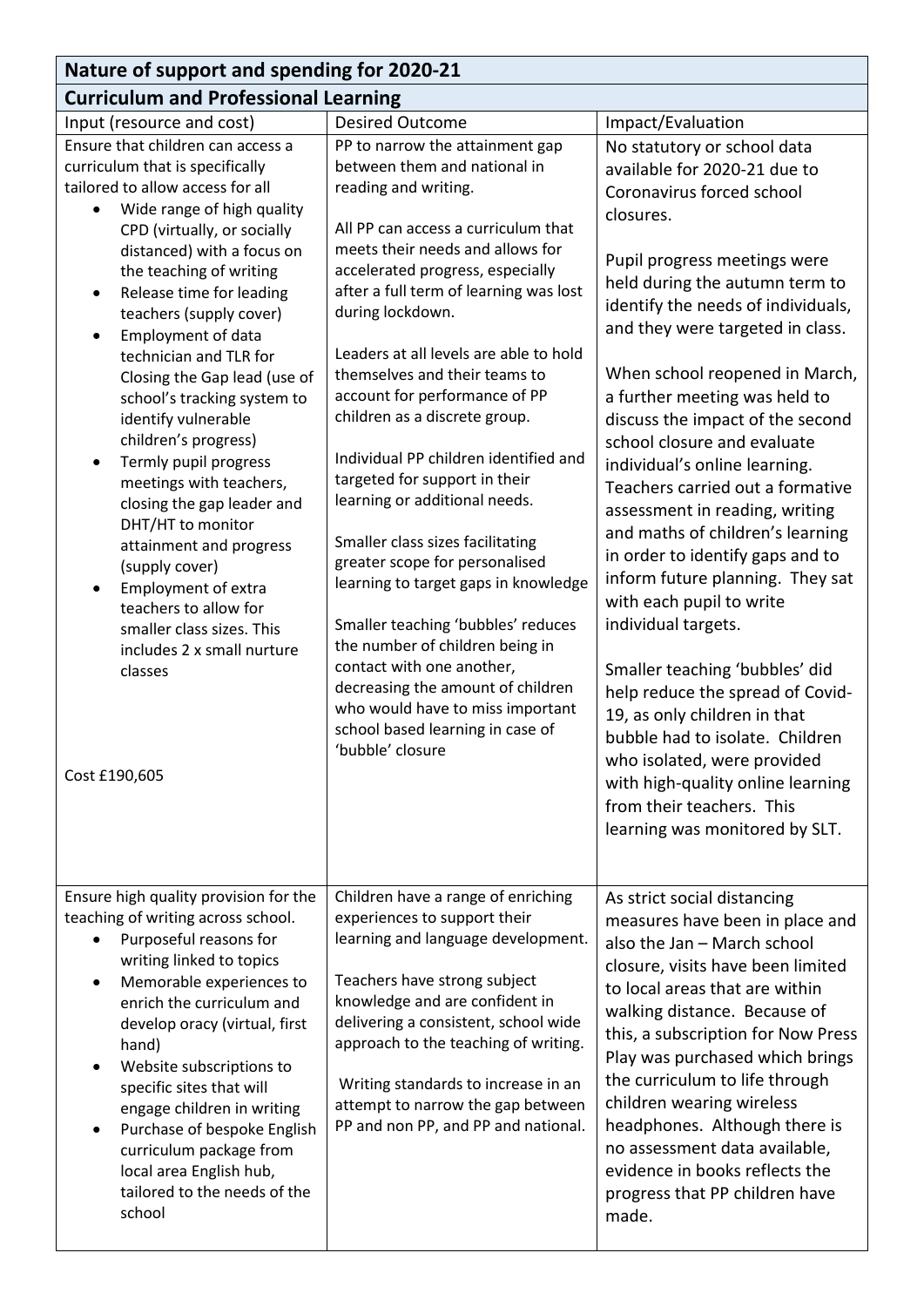| Increase opportunities for language<br>and oracy:<br>showcase events for<br>parents or other children<br>where children can share<br>their knowledge and<br>learning (e.g using<br>classdojo)<br>Purchase green screen to<br>enhance class assemblies<br>cost £19,500 | PP children are confident when<br>articulating knowledge to an<br>audience. They have a wider range<br>of vocabulary and have an increase<br>in self-esteem. | Year 6 had a residential trip<br>where they carried out outdoor<br>and adventurous activities in<br>order to develop self-esteem,<br>promote teamwork and to have<br>a growth mindset which reflects<br>the principles of the Abingdon<br>ARCH.<br>Weekly ClassDojo assemblies<br>have been used to celebrate<br>individuals who have gained<br>'Pupil of the Week', and 'Wicked<br>Writer'. They have been used to<br>showcase learning during, or at<br>the end of a topic. Children are<br>keen to share and present to<br>parents which promotes oracy<br>and confidence as well as<br>developing vocabulary, English<br>skills and knowledge of the |
|-----------------------------------------------------------------------------------------------------------------------------------------------------------------------------------------------------------------------------------------------------------------------|--------------------------------------------------------------------------------------------------------------------------------------------------------------|----------------------------------------------------------------------------------------------------------------------------------------------------------------------------------------------------------------------------------------------------------------------------------------------------------------------------------------------------------------------------------------------------------------------------------------------------------------------------------------------------------------------------------------------------------------------------------------------------------------------------------------------------------|
|                                                                                                                                                                                                                                                                       |                                                                                                                                                              | curriculum.                                                                                                                                                                                                                                                                                                                                                                                                                                                                                                                                                                                                                                              |
| <b>Nature of support and spending for 2020-21</b>                                                                                                                                                                                                                     |                                                                                                                                                              |                                                                                                                                                                                                                                                                                                                                                                                                                                                                                                                                                                                                                                                          |
| <b>Social and Emotional Support</b>                                                                                                                                                                                                                                   |                                                                                                                                                              |                                                                                                                                                                                                                                                                                                                                                                                                                                                                                                                                                                                                                                                          |
| Input (resource and cost)                                                                                                                                                                                                                                             | <b>Desired Outcome</b>                                                                                                                                       | Impact/Evaluation                                                                                                                                                                                                                                                                                                                                                                                                                                                                                                                                                                                                                                        |
| Maintaining/imnroving attondance                                                                                                                                                                                                                                      | Attondance of DD nunils is at loast in                                                                                                                       |                                                                                                                                                                                                                                                                                                                                                                                                                                                                                                                                                                                                                                                          |

| Input (resource and cost)           |             | <b>Desired Outcome</b>                 | Impact/Evaluation                  |    |     |
|-------------------------------------|-------------|----------------------------------------|------------------------------------|----|-----|
| Maintaining/improving attendance    |             | Attendance of PP pupils is at least in | Number of PP children with less    |    |     |
|                                     |             | line with national - 96%               | than 90% attendance 2020-21        |    |     |
| <b>EWO</b>                          |             |                                        | Year 1                             |    |     |
| <b>PSA</b>                          |             | Reduction in the number of PP with     | Year 2                             |    |     |
| Attendance and data clerks          |             | less than 90% attendance, especially   | Year 3                             |    |     |
| Rewards and incentives              |             | in Years 5 and 6.                      | Year 4                             |    |     |
|                                     |             |                                        | Year 5                             |    |     |
| (Figures used are from 2018-19 as   |             |                                        | Year 6                             |    |     |
| the data from 2019-20 is not a true |             |                                        | Attendance will not be taken into  |    |     |
| reflection due to Covid-19)         |             |                                        | account due to school closures and |    |     |
| Number of PP children with less     |             |                                        | children having to isolate.        |    |     |
| than 90% attendance 2018-2019       |             |                                        |                                    |    |     |
| Year 1                              | 1           |                                        |                                    |    |     |
| Year 2                              | 1           |                                        |                                    |    |     |
| Year 3                              | $\mathbf 0$ |                                        |                                    |    |     |
| Year 4                              | 3           |                                        |                                    |    |     |
| Year 5                              | 5           |                                        |                                    |    |     |
| Year <sub>6</sub>                   | 1           |                                        |                                    |    |     |
| cost £19,653                        |             |                                        |                                    |    |     |
| Supporting children with social and |             | A reduction in the number of           | <b>Number of</b>                   | PP | non |
| emotional needs.                    |             | behavioural issues reported.           | children who                       |    | PP  |
|                                     |             |                                        | received                           |    |     |
| Independent play therapist          |             | Children able to fully concentrate in  | support from                       |    |     |
| <b>THRIVE trained SENDCO</b>        |             | class and able to make progress as     | behaviour lead                     |    |     |
| <b>Behaviour lead</b>               |             | they have strategies for coping with   | $(2020-21)$                        |    |     |
|                                     |             | emotional issues.                      | Reception                          | 0  | 0   |
| (Figures used are from 2018-19 as   |             |                                        | Year 1                             | 0  | 0   |
| the data from 2019-20 is not a true |             |                                        | Year <sub>2</sub>                  | 1  | 1   |
| reflection due to Covid-19)         |             |                                        |                                    |    |     |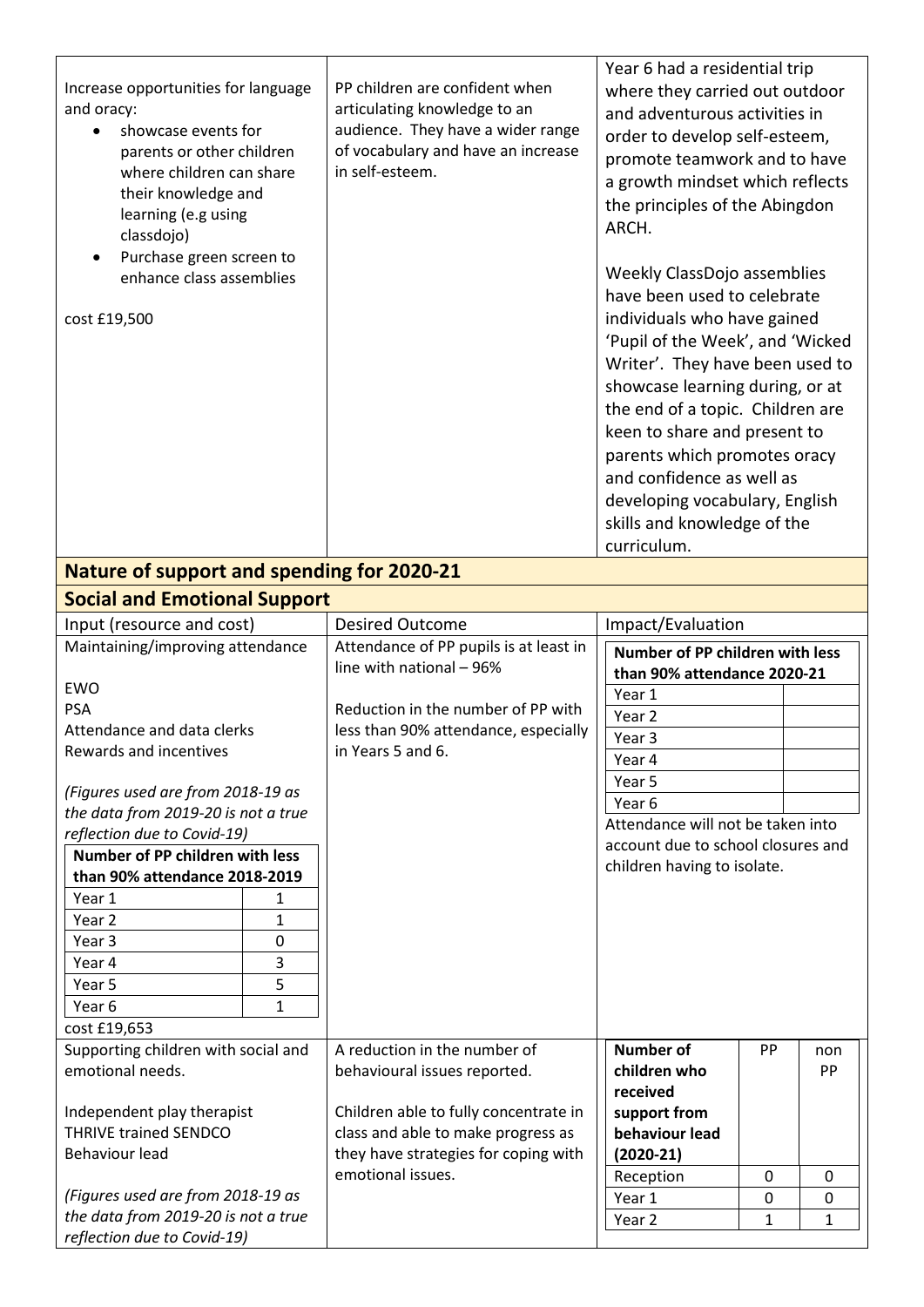|                                                                  |                                |                           |                                     | Year 3                                 | 1              | 1            |
|------------------------------------------------------------------|--------------------------------|---------------------------|-------------------------------------|----------------------------------------|----------------|--------------|
|                                                                  |                                |                           |                                     | Year 4                                 | 1              | $\mathbf{0}$ |
|                                                                  |                                |                           |                                     | Year 5                                 | $\overline{2}$ | $\mathbf 0$  |
|                                                                  |                                |                           |                                     | Year 6                                 | $\mathbf{1}$   | 1            |
|                                                                  |                                |                           |                                     | The number of children who needed      |                |              |
|                                                                  |                                |                           |                                     | support from the behavioural lead      |                |              |
|                                                                  |                                |                           |                                     | has decreased but this could be due    |                |              |
|                                                                  |                                |                           |                                     | to strict social distancing rules as   |                |              |
|                                                                  |                                |                           |                                     | face-to-face meetings were put on      |                |              |
|                                                                  |                                |                           |                                     | hold for the majority of the year.     |                |              |
|                                                                  |                                |                           |                                     |                                        |                |              |
| <b>Number of</b>                                                 | PP                             | non                       |                                     |                                        |                |              |
| children                                                         |                                | PP                        |                                     | <b>Number of</b>                       | PP             | non          |
| currently                                                        |                                |                           |                                     | children who                           |                | PP           |
| receiving                                                        |                                |                           |                                     | received                               |                |              |
| support for<br>emotional                                         |                                |                           |                                     | support for                            |                |              |
| needs                                                            |                                |                           |                                     | emotional                              |                |              |
|                                                                  | 0                              | $\mathbf 0$               |                                     | needs for the                          |                |              |
| Reception<br>Year 1                                              | $\mathbf 0$                    | $\mathbf 0$               |                                     | academic year                          |                |              |
| Year 2                                                           | 0                              | $\mathbf 0$               |                                     | 2020-21                                |                |              |
| Year 3                                                           | 0                              | $\mathbf 0$               |                                     | Reception                              | 0              | $\mathbf{0}$ |
| Year 4                                                           | $\mathbf{1}$                   | $\mathbf{1}$              |                                     | Year 1                                 | 3              | 0            |
|                                                                  |                                |                           |                                     | Year 2                                 | 2              | 0            |
| Year 5                                                           | $\mathbf{1}$<br>$\overline{2}$ | $\pmb{0}$<br>$\mathbf{1}$ |                                     | Year 3                                 | 1              | 1            |
| Year 6                                                           |                                |                           |                                     | Year 4                                 | 4              | 0            |
|                                                                  |                                |                           |                                     | Year 5                                 | 1              | 1            |
|                                                                  |                                |                           |                                     | Year <sub>6</sub>                      | 3              | 1            |
|                                                                  |                                |                           |                                     | More children were able to access      |                |              |
|                                                                  |                                |                           |                                     | emotional support through THRIVE       |                |              |
|                                                                  |                                |                           |                                     | and independent play therapist.        |                |              |
| <b>Number of</b>                                                 | PP                             | non                       |                                     | Number of PP children with             |                |              |
| children with                                                    |                                | PP                        |                                     | reported behavioural issues            |                |              |
| reported                                                         |                                |                           |                                     | (placed on report) 2019-20<br>$PP - 6$ |                |              |
| behavioural                                                      |                                |                           |                                     | non PP - 3                             |                |              |
| issues (2018-19)                                                 |                                |                           |                                     | Reception                              | 0              |              |
| Reception                                                        | $\mathbf{1}$                   | 0                         |                                     | Year 1                                 | 0              |              |
| Year 1                                                           | $\pmb{0}$                      | $\mathbf 0$               |                                     | Year 2                                 | 1              |              |
| Year 2                                                           | $\mathbf{1}$                   | $\mathbf 0$               |                                     | Year 3                                 | 1              |              |
| Year 3                                                           | 1                              | $\mathbf 0$               |                                     | Year 4                                 | $\overline{a}$ |              |
| Year 4                                                           | 4                              | 1                         |                                     | Year 5                                 | $\mathbf{1}$   |              |
| Year 5                                                           | 3                              | 8                         |                                     | Year 6                                 | $\overline{2}$ |              |
| Year 6                                                           | 6                              | 9                         |                                     |                                        |                |              |
| cost £25,517                                                     |                                |                           |                                     | The number of children who were        |                |              |
|                                                                  |                                |                           |                                     | placed on report has decreased.        |                |              |
|                                                                  |                                |                           | PP families engaging with socially- |                                        |                |              |
| Supporting families with difficult<br>circumstances, challenging |                                |                           | distanced parent workshops and      |                                        |                |              |
| situations and helping them to                                   |                                |                           | drop-ins to support them in helping | Parent workshops were not able         |                |              |
| support their children.                                          |                                |                           | children with homework and to       | to take place.                         |                |              |
|                                                                  |                                |                           | keep them safe online.              |                                        |                |              |
|                                                                  |                                |                           |                                     |                                        |                |              |
| Set up and maintenance of long                                   |                                |                           | Increase in PP children completing  |                                        |                |              |
| term loan Android tablets for all                                |                                |                           | homework on a regular basis and     | More PP are regularly accessing        |                |              |
| children in Year 5 (poverty proofing)                            |                                |                           | able to consolidate learning.       | and completing homework                |                |              |
|                                                                  |                                |                           |                                     | online.                                |                |              |
|                                                                  |                                |                           |                                     |                                        |                |              |